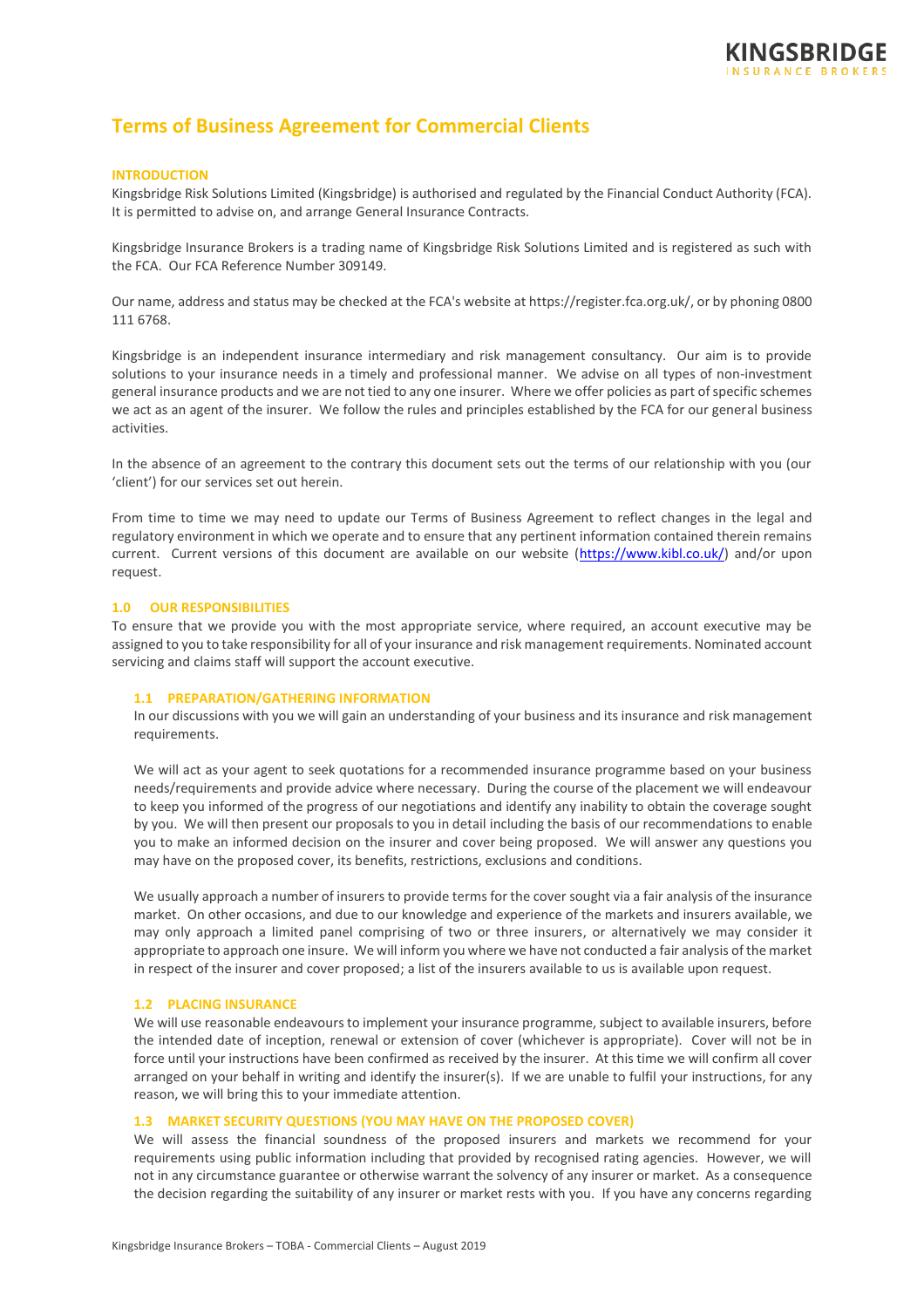any insurers chosen for your insurance requirements you must advise us as soon as possible and we will discuss them with you.

# **1.4 DOCUMENTATION**

Unless otherwise agreed we will send you documentation confirming the basis of cover secured on your behalf, including details of the insurers, with an invoice(s), where applicable, showing amounts payable. The dates that the money is due together with any penalties for late payment will be clearly stated to you. We will forward any policy documents, if applicable, and any amendments or endorsements to your policy as soon as reasonably practicable.

## **1.5 CLAIMS**

Except where we agree with you, or because insurance market practice determines otherwise, we will provide our claims handling services during the policy period for the policies placed by us. Our claims handling services include, upon us receiving the required information from you, the notification of the claim or circumstances to insurers, representing you in the resolution of the claim and arranging the collection and/or settlement of the claim in accordance with market practice and policy terms and conditions. Where claims are to be dealt with by you with insurers directly we will provide advice and support as requested.

Where we collect claims payments these will be remitted to you as quickly as possible. However, we will not remit claims money to you before we have received it from insurers.

Where the loss is particularly complex it may require us to provide assistance which would not normally be associated with such circumstances we reserve the right to charge a separate claims management fee to be agreed upon.

#### **1.6 ELECTRONIC COMMUNICATIONS**

We may communicate with each other by electronic mail, sometimes attaching further electronic data, where we have each expressed a wish for that to happen. By consenting to this method of communication you and we accept the inherent risks (including the security risks of interception of or unauthorised access to such communications, the risks of corruption of such communications and the risks of viruses or other harmful devices). Notwithstanding that we and you have reasonable virus checking procedures on our respective systems you will be responsible for virus checking all electronic communications sent to you. You will also be responsible for checking that messages received are complete. In the event of a dispute neither of us will challenge the legal evidential standing of an electronic document and the Kingsbridge system shall be deemed the definitive record of electronic communications and documentation.

# **2.0 YOUR RESPONSIBILITIES**

#### **2.1 PROPOSAL FORMS**

For certain classes of insurance you may be required to complete a proposal form, questionnaire or similar document. We will provide guidance but we are not able to complete the document for you.

#### **2.2 DISCLOSURE OF INFORMATION**

You are responsible for providing us with the information we request from you to enable us to approach prospective insurers for the cover sought. We will not be responsible for any consequences, which may arise, from the delay or failure by you to do so. You remain responsible for any decisions you make.

Further, and in accordance with the Insurance Act 2015, all information which is material to your coverage requirements or which might influence insurers in deciding to accept your business, finalising terms to apply and/or the cost of cover must be disclosed. You must make adequate enquiries within your business to identify and verify information relevant to the risk(s) concerned. This must include the knowledge of all relevant personnel within your business who could have information relating to any risk exposures. Reasonable enquiries must also be made of any relevant third parties involved with the business, including external consultants, contractors and anyone insured by the policy. You must be able to actively demonstrate that relevant personnel and third parties have been consulted as part of these enquiries. This requirement to make a fair presentation of risk applies equally at renewal of your policies and on taking out new insurance policies. The requirement is satisfied if all material circumstances are disclosed by the business, or sufficient information is provided to put the insurer on notice to make further enquiries.

Please discuss with us if you have any doubts about what is material or have any concerns that we may not be aware of material information.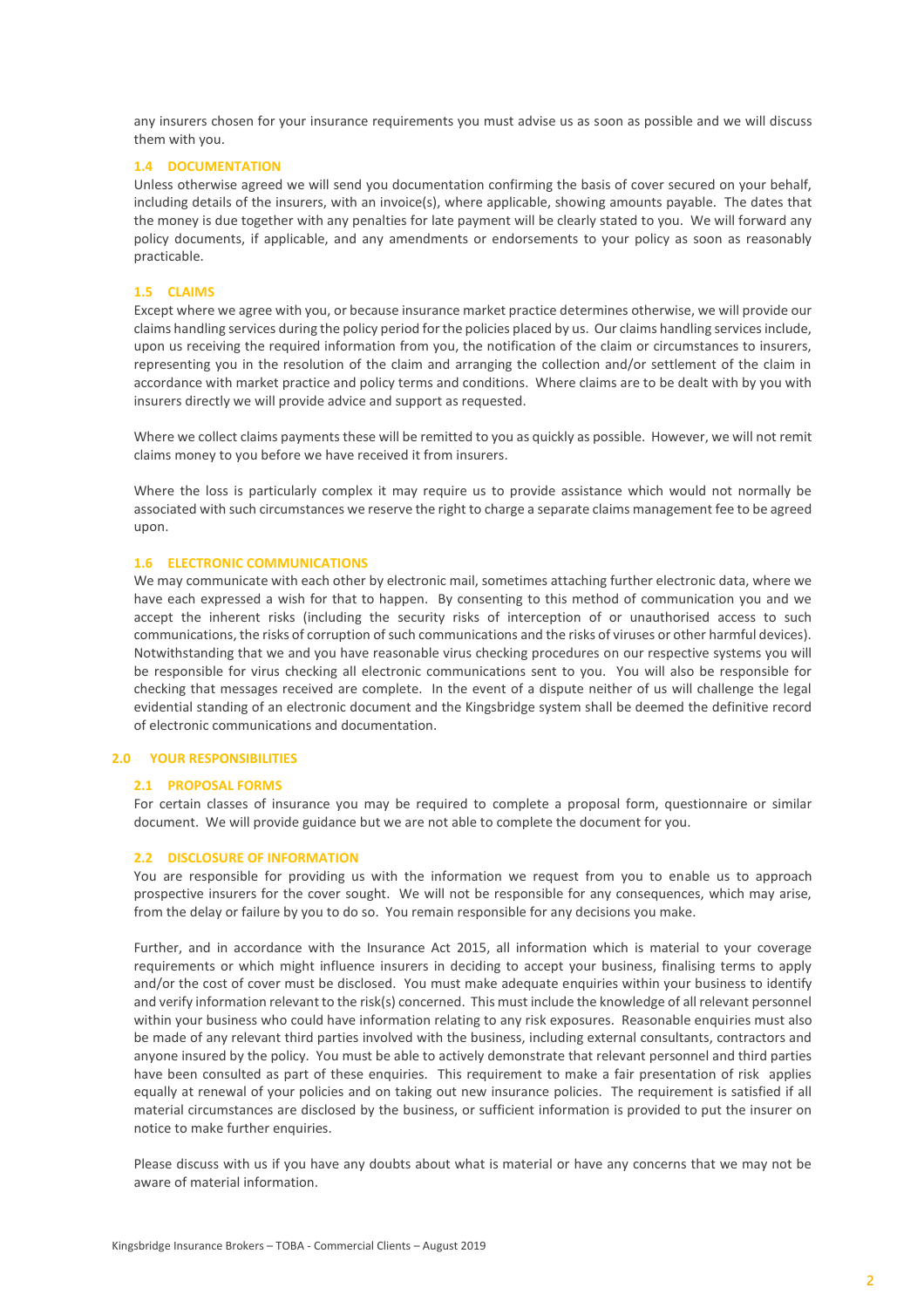#### **2.3 YOUR POLICY**

You are responsible for reviewing the evidence of insurance cover to confirm that it accurately reflects the cover, conditions, limits and other terms that you require. Particular attention should be paid to any policy conditions, warranties, and the claims notification provisions. Failure to comply allows insurers to take appropriate remedial action. If there are any discrepancies you should consult us immediately. Claims may be made against a policy long after its expiry date, it is therefore important that you keep your policy documents in a secure place.

#### **2.4 CLAIMS**

You are responsible for notifying claims or potential circumstances that may give rise to a claim. To ensure full protection under your policy you should familiarise yourself with coverage conditions or other procedures immediately relating to claims and the notification of those claims. Failure to adhere to the notification requirements particularly the timing of notification, as set out in the policy document, may entitle insurers to deny your claim. In presenting a claim it is your responsibility to disclose all facts, which are material to the claim.

## **2.5 CHANGES IN CIRCUMSTANCES**

You will advise us as soon as reasonably practicable of any change in circumstances that may affect the services to be provided by us or the cover provided under your insurance policy.

#### **3.0 PROVISION OF INFORMATION**

All activities undertaken by us as outlined in this document are provided by us for your exclusive use and all data, recommendations, proposals, reports and other information provided by us in connection with our services are for your sole use. You agree not to permit access by any third party to this information without our express written permission. We reserve our rights to take action to protect proprietary information.

#### **4.0 PAYMENT OF PREMIUM**

You will provide settlement of all monies due in accordance with the payment date(s) specified in our invoice or other relevant payment documentation. In the event we have not received your payment before or on the payment date, insurers may cancel your policy. We are under no obligation to pay premium by the payment date to insurers on your behalf. You may be able to spread your payments through insurers' instalment schemes or a credit scheme which we have arranged with Close Brothers Premium Finance (Close). We will give you full information about your payment options when we discuss your insurance in detail. We may receive commission from Close for any payment schemes you enter into.

# **5.0 CLIENT MONIES**

We will hold client monies (generally premium and claims monies we receive and hold on behalf of our clients in the course of carrying on insurance mediation activities) in segregated non-statutory trust accounts, established and maintained in accordance with Client Assets rules of the Financial Conduct Authority, or as designated client money investments permitted by the rules.

Where we consider it appropriate, the rules permit us to use monies from our non-statutory trust accounts for shortperiod funding of premium and claims settlements on behalf of clients.

We will retain for our own use, any interest we earn on client monies passing through our bank accounts and any investment returns we make on permitted designated investments.

In certain circumstances, we may receive and hold insurance monies as agent for the insurer(s)/underwriter(s), for example where business is accepted under a binding authority. We will advise you beforehand where this situation applies. Client Assets rules allow such insurance monies to be co-mingled with client monies subject to certain criteria being met, including inter-alia, those that insurers/underwriters rank as a second preferred creditor in the event of a default.

## **6.0 OUR REMUNERATION**

Our remuneration will be either a fee as agreed with you or a commission, which is a percentage of insurance premiums, paid by you and allowed to us by the insurer with whom the insurance contract is placed. You have the right to request details of all commissions earned by us. If appropriate, and with your consent, we may receive a fee and commission.

## **7.0 OTHER REVENUE**

We provide services to insurers that are not directly related to the services provided to you and we receive usual and customary remuneration in recognition of those services. This remuneration may be a management or administration fee or revenue based upon the volume or profitability of insurance business placed with a given insurer over a specified period. These payments recognise the services we provide to the insurer over that given period.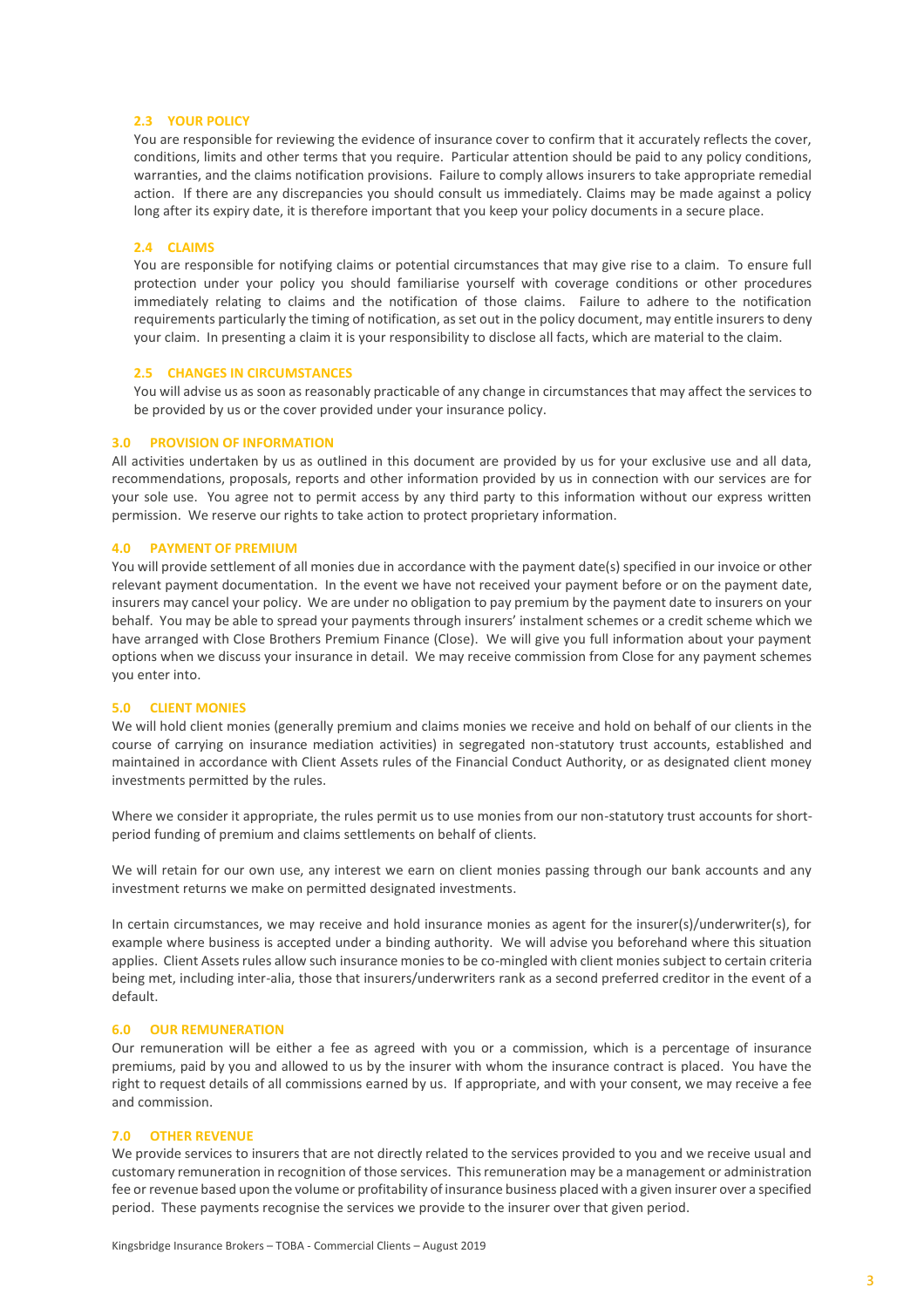It may be appropriate, and for your benefit, for us to use another Intermediary to assist us in fulfilling your insurance requirements. These companies may receive usual and customary remuneration for the services they provide.

#### **8.0 DATA PROTECTION AND CONFIDENTIALITY**

We will treat any information in our possession, which relates to your business as confidential and, where relevant, in accordance with data protection legislation. It will be necessary, however, for us to disclose information that you consider confidential to insurers or other parties, when acting on your behalf, where we reasonably consider such information to be material to the risks being covered. Likewise, we may disclose to third parties certain industry wide statistics or other information, which may include information relating to you. Any sensitive information will be handled appropriately and personal information will not be used or disclosed unless we have consent or we have another lawful basis to use or disclose it under data protection legislation .

In the course of arranging payment schemes with insurers or Close we will pass relevant information to them. Insurers or Close may pass information about your payment record to credit reference agencies.

For further information on how we handle, process and store personal information about individuals whose data you provide to us, including information about their rights and the parties we may share such personal information with, please see our Fair Processing Notice which can be accessed on our website [\(https://www.kibl.co.uk/\)](https://www.kibl.co.uk/) or alternatively, please write to our Group Compliance Manager, 9 Miller Court, Tewkesbury, Gloucestershire, GL20 8DN or send your enquiry to security@kingsbridge.co.uk.

#### **9.0 COMPLAINTS**

Should you have any cause for complaint about our services please raise the matter in the first instance with the person who handles your account. Alternatively, you may contact our Group Compliance Manager, 9 Miller Court, Tewkesbury Business Park, Tewkesbury, Gloucestershire, GL20 8DN. If your complaint remains unresolved following the review and response from the Group Compliance Manager, where applicable we will provide you with details of the regulatory bodies and ombudsman to whom your complaint may be forwarded directly.

#### **10.0 FINANCIAL SERVICES COMPENSATION SCHEME (FSCS)**

We are covered by the FSCS. You may be entitled to compensation from the scheme if we cannot meet our obligations.

This depends on the type of business and the circumstances of the claim.

Further information about compensation scheme arrangements is available from the FSCS website <https://www.fscs.org.uk/> or by writing to Financial Services Compensation Scheme, 10th Floor Beaufort House 15 St Botolph Street London EC3A 7QU

# **11.0 PROFESSIONAL INDEMNITY INSURANCE**

We maintain Professional Indemnity Insurance, as required by the regulator governing our business practices and our liability is limited to liability for direct losses arising in contract except where death or personal injury arises from our negligence or as otherwise preserved under statute.

#### **12.0 TERMINATION**

Our services may be terminated either by us or you upon the giving of one month's notice in writing to the other or as otherwise agreed. In the event our services are terminated by you we will be entitled to receive any and all fees or commission payable in respect of the full policy period (whether or not the same has been received by us) in relation to the policies placed by us.

#### **13.0 THIRD PARTY RIGHTS**

Unless otherwise agreed between us in writing no terms of this agreement is enforceable under the Contracts (Rights of Third parties) Act 1999.